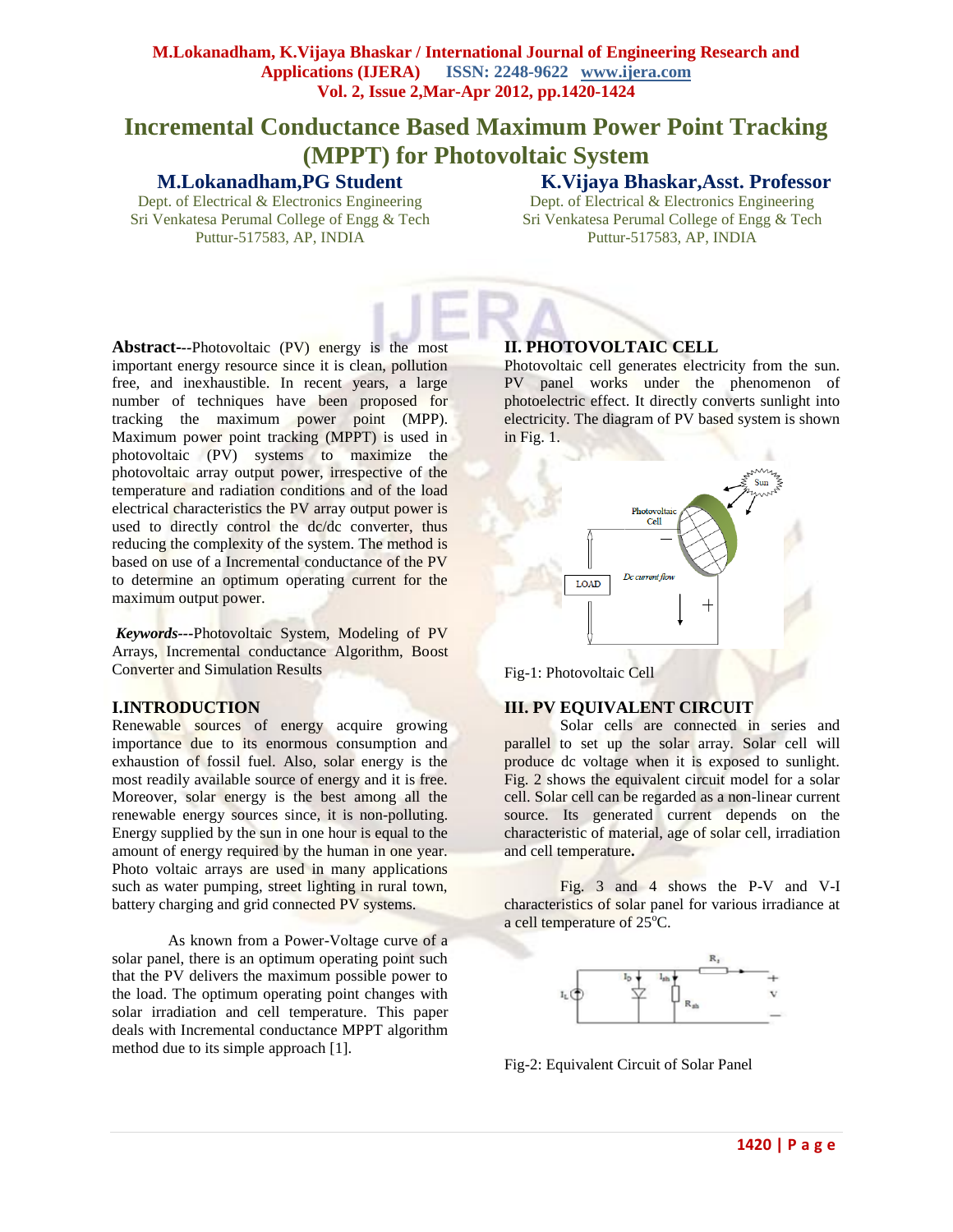Equation (1) describes the I-V characteristics of the PV model,

$$
I=IL-Io(e)\frac{(q(V+IRS)}{KT}\frac{(q(V+IRS)}{KT})
$$
\n(1)

$$
I=IL-Io(e^{\frac{(q(V+IRs)}{KT}}-1)-\frac{V+IRs}{Rsh}
$$
 (2)







Fig-4: I-V Characteristics of Solar Panel for Various Irradiance S at a Temperature of 25°c

#### **IV. SYSTEM DESCRIPTION**

The circuit diagram of Photovoltaic system [7],[8] is shown in Fig 5. The PV system is modeled using Power System Block set under Matlab/ Simulink. The MPPT algorithm is modeled using mat- lab function System



Fig-5: Block of Photovoltaic System

## **V.INCREMENTAL CONDUCTANCE MPPT**

In incremental conductance method the array terminal voltage is always adjusted according to the MPP voltage it is based on the incremental and instantaneous conductance of the PV module.



Fig-6: Basic idea of incremental conductance method on a P-V Curve of solar module

Fig-6 shows that the slope of the P-V array power curve is zero at The MPP, increasing on the left of the MPP and decreasing on the Right hand side of the MPP. The basic equations of this method are as follows. ÷

$$
\frac{dl}{dV} = -\frac{l}{V} \quad \text{At MPP} \tag{3}
$$

$$
\frac{dI}{dV} > -\frac{I}{V} \qquad \text{Left of MPP} \tag{4}
$$

$$
\frac{dl}{dV} < -\frac{l}{V} \qquad \text{Right of MPP} \tag{5}
$$

Where I and V are P-V array output current and voltage respectively. The left hand side of equations represents incremental conductance of P-V module and the right hand side represents the instantaneous conductance. When the ratio of change in output conductance is equal to the negative output conductance, the solar array will operate at the maximum power point.

## **VI. INCRIMENTAL CONDUCTANCE MPPT ALGORITHM**

This method exploits the assumption of the ratio of change in output conductance is equal to the negative output Conductance Instantaneous conductance. We have,

$$
P = V I \tag{6}
$$

Applying the chain rule for the derivative of products yields to

$$
\partial P/\partial V = [\partial(VI)]/\partial V \tag{7}
$$

At MPP, as 
$$
\partial P/\partial V=0
$$
 (8)

The above equation could be written in terms of array voltage V and array current I as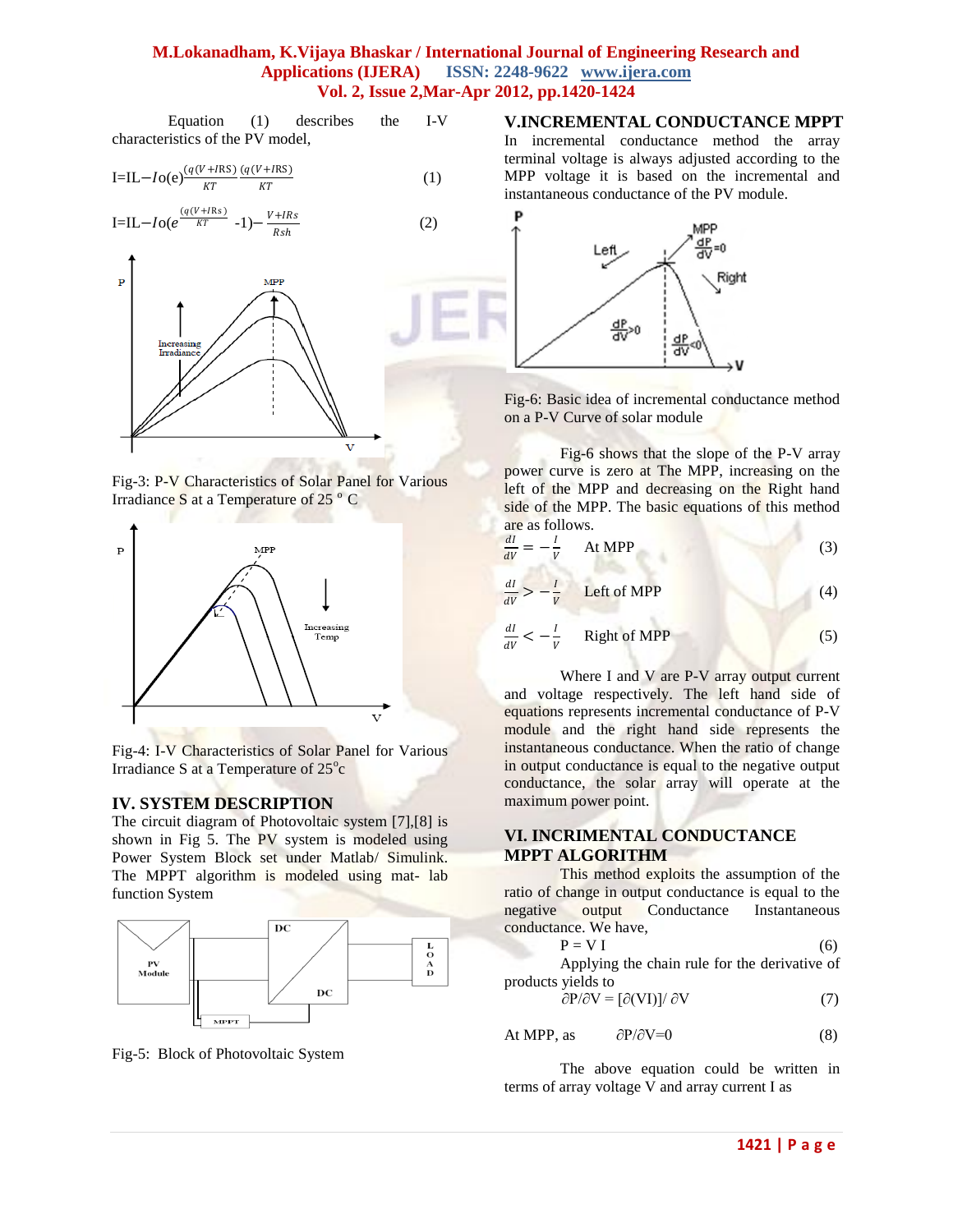$\partial I/\partial V = -I/V$  (9)

The MPPT regulates the PWM control signal of the  $dc - to - dc$  boost converter until the condition:  $(\partial I/\partial V)$  +  $(I/V)$  = 0 is satisfied.

In this method the peak power of the module lies at above 98% of its incremental conductance. The Flow chart of incremental conductance MPPT is shown below.



Fig-7:Incremental conductance MPPT Flow chart

# **VII.SIMULATION CIRCUIT**



Fig-8:Simulink Model for Incremental conductance MPPT

#### **VIII.SIMULATION RESULTS**

Fig.15 shows the power of the photovoltaic panel under 1000W/m2 insulation and load conditions in open loop. The maximum power obtained at 1000W/m2 insulation was 780W in the open loop condition. The Fig. 15 shows the maximum power tracked under 1000W/m2 insulation and load conditions [4] using MPPT controller in closed loop which is implemented using mat lab function. Here the insulation is 1000W/m2. According to the results, computed  $P_{max}$  is 1132W, so the tracking efficiency is 96.8%. the proposed method attempts to tracked 1132W out of available maximum power 1169W at 250c and irradiance of 1000w/m2 (750W for without MPPT) the proposed method attempts to tracked 1132W out of available maximum power 1169W at  $25^\circ$ c and irradiance of 1000w/m2 (750W for without MPPT). PV-output current, voltage, power wave forms are shown in below.



Fig-9: P-V Characteristics for Variation due to Irradiance Change





P-V Characteristics of PV system for variation of irradiance from 400w/ m2 to 1000w/m2 and temperature from  $25^\circ c$  to  $45^\circ c$  is shown in fig 6 and fig 7.the maximum available power at irradiance of  $1000$ w/m2 and temperature of  $25^{\circ}$ c is  $1169$ w Shown in fig 8,V-I characteristics is also shown in fig 9.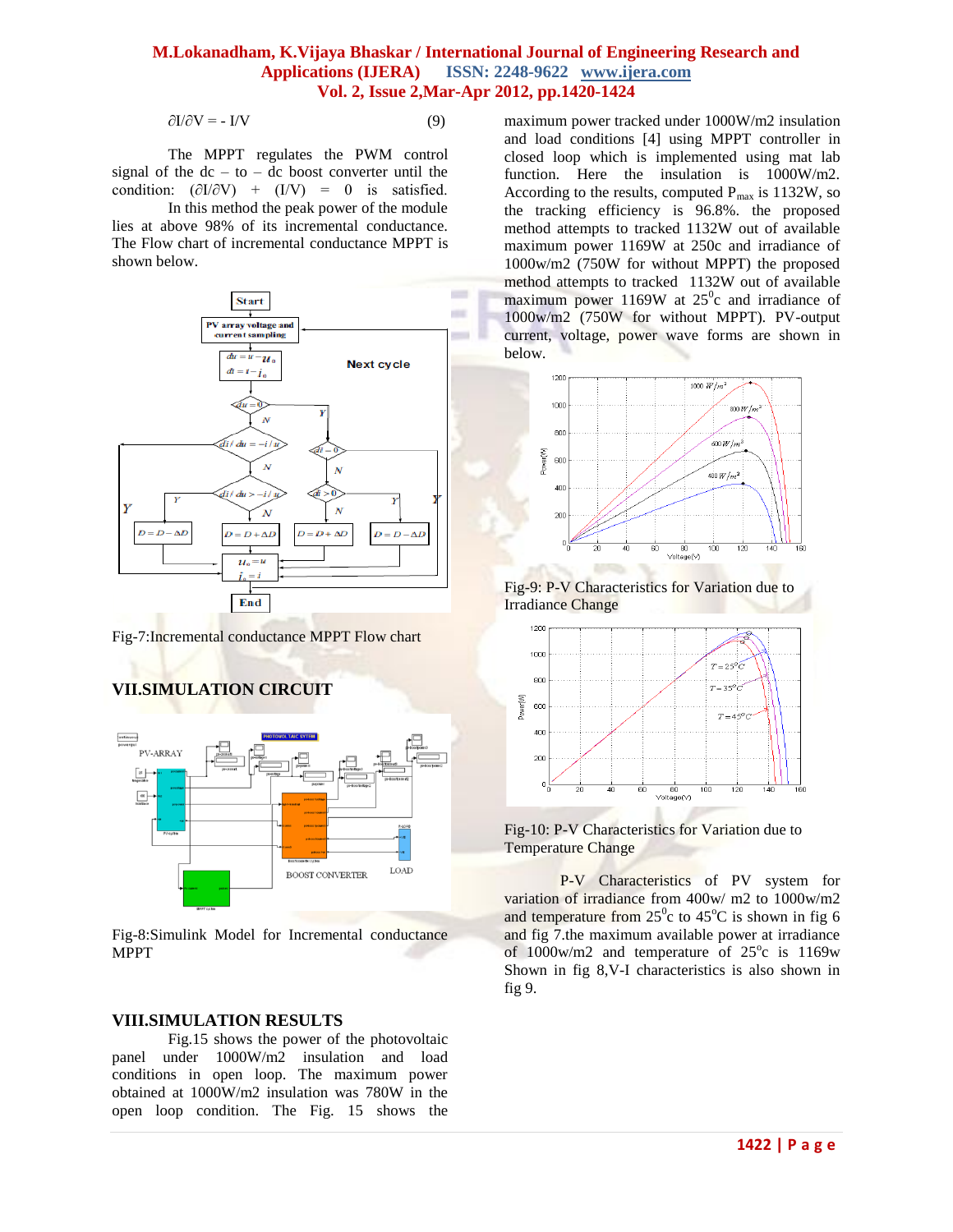





Fig-12: I-V Characteristics for 1000w/m2 Irradiance and 25<sup>o</sup>C



Fig-13: PV-Output Current



pv-output-voltage Fig-14: PV-Output Voltage



Fig-15: PV-Output Power



Fig-16: PV-Output Power of with and without MPPT

# **IX. CONCLUSION**

The paper proposes a simple MPPT method that requires only measurements of Incremental conductance. The proposed MPPT algorithm is called Incremental conductance Method. However, by using this MPPT method we have increased efficiency by 44%. This method computes the maximum power and controls directly the extracted power from the PV. The proposed method offers different advantages which are: good tracking efficiency, response is high and well control for the extracted power.

## **REFERENCES**

- [1]. Hussein, K.H., Murta ,I.,Hoshino ,T., Osakada,M., "*Maximum photovoltaic power tracking: an algorithm for rapidly changing atmospheric conditions*", IEEE Proceedings of Generation, Transmission and Distribution, *vol. 142, No.1*, 1995.
- [2]. E. Koutroulis, et. Al, "*Development of a Microcontroller-based photovoltaic maximum power tracking control system*", IEEE Trans. On power Electron, *vol.16, No. 1*, PP.46-54, 2001.
- [3]. J.A.Jiang et. Al.,"*Maximum Power Tracking for Photovoltaic Power Systems*," Tamkang Journal of Science and Engineering, *Vol. 8, No. 2*, pp. 147-153, 2005.
- [4]. S. Jain and V. Agarwal, "*A New Algorithm for Rapid Tracking of Approximate Maximum Power Point in Photovoltaic Systems"*' IEEE Power Electronic Letter, *Vol.2, pp. 16-19*, Mar.2004.